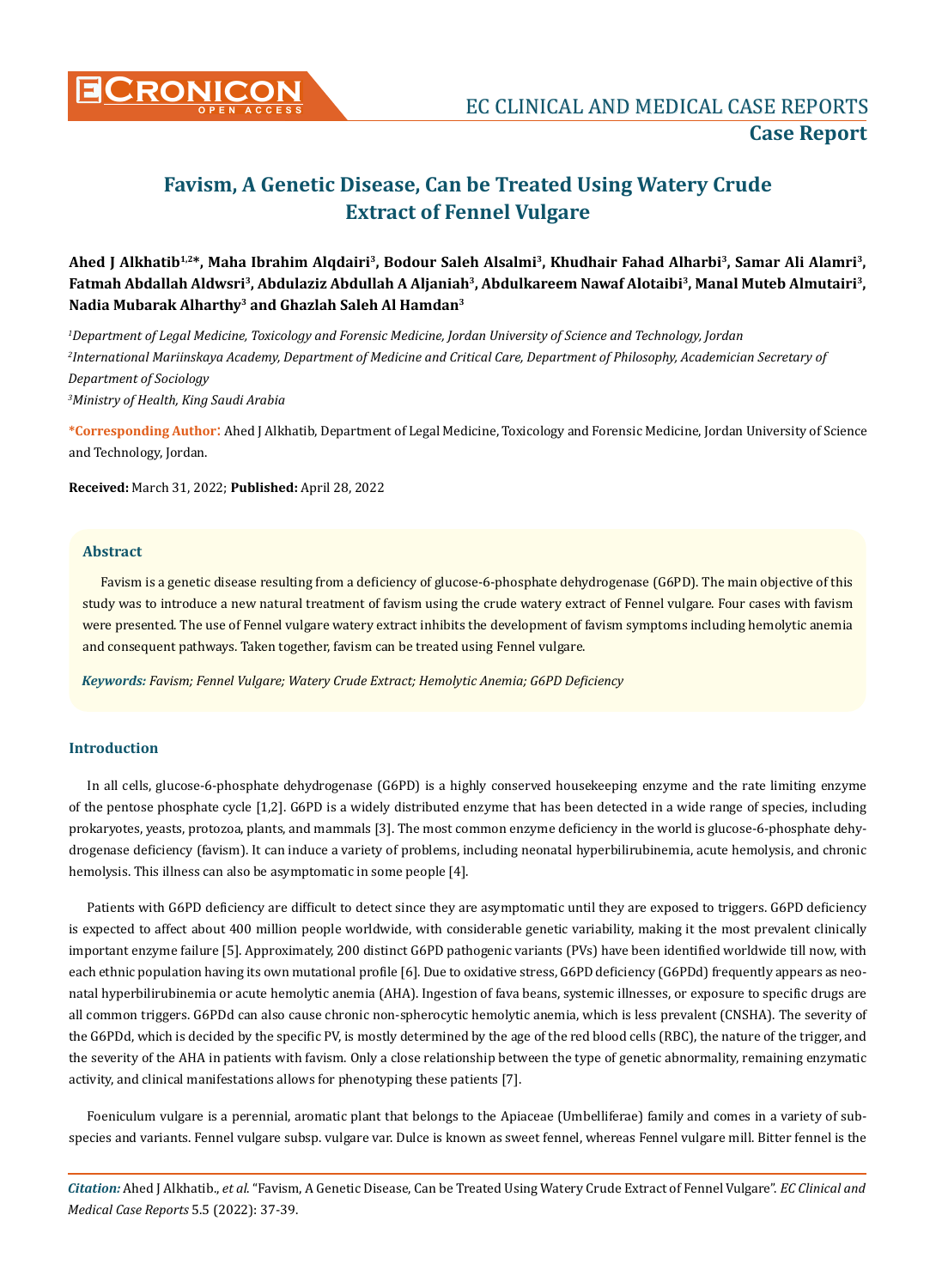Subsp. vulgare var. vulgare subsp. vulgare subsp. vulgare subsp. vulgare subsp. vulgare subsp. vulgare subs These two types are the most commonly available commercially and are used medicinally [8]. The plant grows naturally in the Mediterranean region and temperate European countries, but it is now produced for commercial reasons in almost every section of the world. The seeds are ridged, oblong or ellipsoid in shape, aromatic, and have been used medicinally from ancient times as one of the ancient Saxon people's nine sacred herbs, fennel was credited with the power to cure and was valued as a magical herb [9,10]. It was stretched over doorways on Midsummer's Eve in the Middle Ages to protect the family from evil spirits [11]. Fennel is also mentioned extensively in the chilandar medical codex, the best-preserved medieval Serbian text on European medical research from the  $12<sup>th</sup>$  to  $15<sup>th</sup>$  century [12]. Fennel was cited as a diuretic and Emmenagogue by famous Greek physicians Hippocrates and Dioscorides, and its juice was said to enhance the eyesight [13]. The fruits are said to improve milk secretion, induce menstruation, ease birth, relieve male climacteric symptoms, and boost libido [14]. It is considered a stimulant, carminative, aromatic, stomachic, Emmenagogue, and Galactagogue in Indian traditional medicine; the fennel fruit water is traditionally used to ease flatulent colic, as well as a diuretic and diaphoretic in children and infants. A heat infusion is used to treat amenorrhea and promote lactation [8], as well as to improve vision and open liver and spleen blockages [15].

#### **Study cases**

We present 4 cases with favism, one for a child, 6 months age and 3 cases for adult males. All of them were diagnosed with favism. We used Fennel vulgare for their treatment. The watery extract of Fennel vulgare was prepared by soaking the Fennel vulgare in hot water for 30 minutes. Following the sensitizing food including bean, a cup of the crude extract was taken. For the child, milk was dissolved in the crude watery extract of Fennel vulgare. In all cases, favism was not developed.

## **Discussion**

The results of this study showed that genetic diseases, such as favism, can be treated using medical herbs. Using Fennel vulgare showed its efficacy in saving the life of people and preventing hemolytic effects and ending the whole adverse effects.

This is a descriptive study that showed the results without logical explanation of the findings. Other in-depth studies are required.

## **Conclusion**

Favism, a genetic disease can be overcome using Fennel vulgare.

#### **Bibliography**

- 1. Kletzien R., *et al.* ["Glucose-6-phosphate dehydrogenase: a 'housekeeping' enzyme subject to tissue-specific regulation by hormones,](https://www.semanticscholar.org/paper/Glucose%E2%80%906%E2%80%90phosphate-dehydrogenase%3A-a-%E2%80%9Chousekeeping%E2%80%9D-Kletzien-Harris/2add614bc3529cc3bfbda048128249df07b835bb)  [nutrients, and oxidant stress".](https://www.semanticscholar.org/paper/Glucose%E2%80%906%E2%80%90phosphate-dehydrogenase%3A-a-%E2%80%9Chousekeeping%E2%80%9D-Kletzien-Harris/2add614bc3529cc3bfbda048128249df07b835bb) *The FASEB Journal* 8.2 (1994): 174-181.
- 2. Almutairi Meshael Kareem O., *et al.* ["Glucose-6-phosphate dehydrogenase deficiency \(G6PD\) \(Favism\) in Dammam, Eastern Province](https://ejhm.journals.ekb.eg/article_11060.html)  of Saudi Arabia". *[The Egyptian Journal of Hospital Medicine](https://ejhm.journals.ekb.eg/article_11060.html)* 70.5 (2018): 713-717.
- 3. Notaro R., *et al*[. "Human mutations in glucose 6-phosphate dehydrogenase reflect evolutionary history".](https://pubmed.ncbi.nlm.nih.gov/10698963/) *The FASEB Journal* 14.3 [\(2000\): 485-494.](https://pubmed.ncbi.nlm.nih.gov/10698963/)
- 4. Jennifer E and Frank M. "USA, Martin Army Community Hospital, Fort Benning, Georgia". *American Family Physician* 72.7 (2005): 1277-1282.
- 5. A Minucci., *et al.* ["Glucose-6-phosphate dehydrogenase laboratory assay: how, when, and why?"](https://pubmed.ncbi.nlm.nih.gov/18942156/) *IUBMB Life* 61 (2009): 27-34.

*Citation:* Ahed J Alkhatib., *et al*. "Favism, A Genetic Disease, Can be Treated Using Watery Crude Extract of Fennel Vulgare". *EC Clinical and Medical Case Reports* 5.5 (2022): 37-39.

38